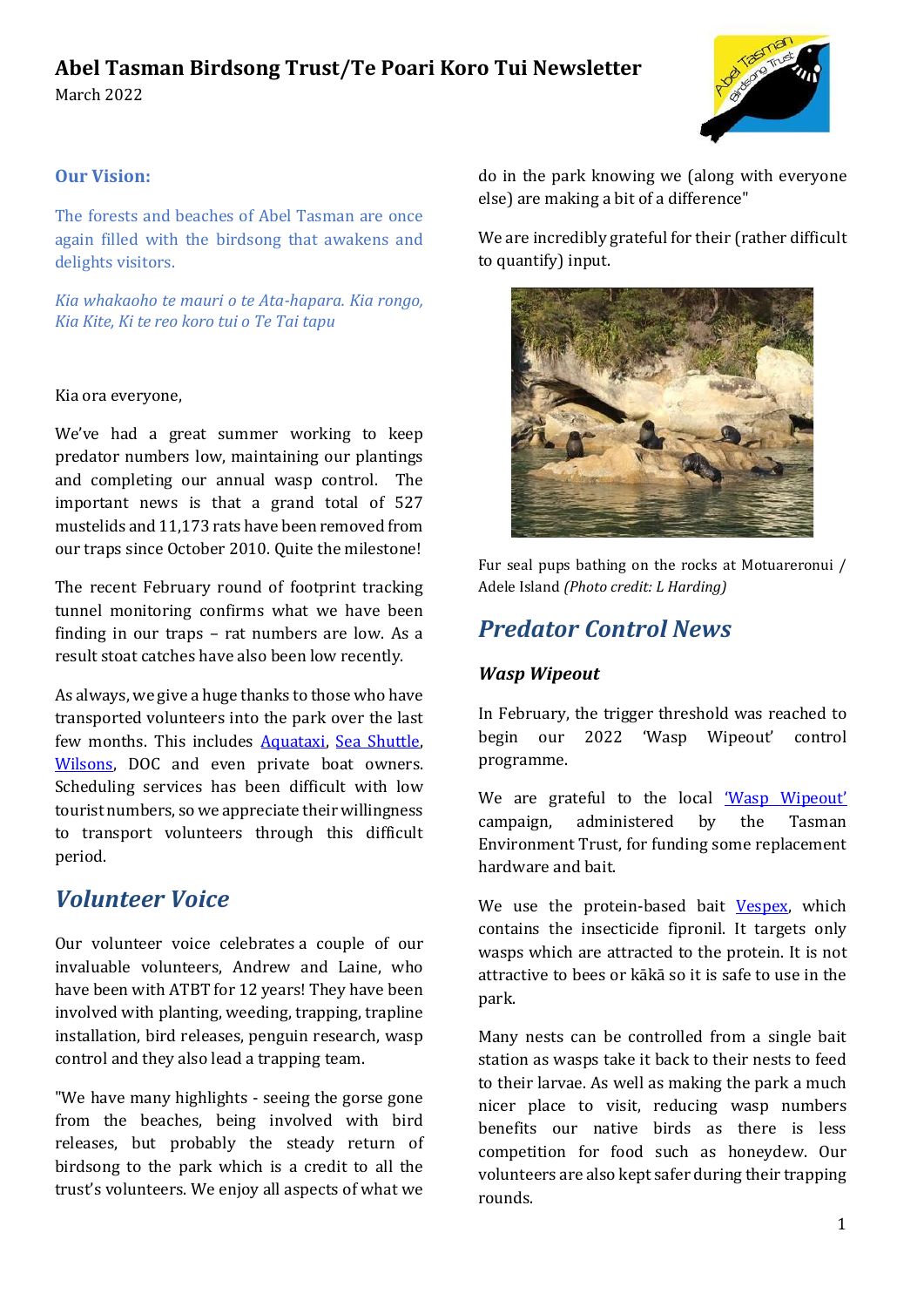



Wasps taking the bait! *(Photo credit: Delwyn Dickey)*

#### *Data Management*

The way we store and retrieve our results has changed recently with a transfer to the [trap.nz](https://www.trap.nz/) information management system. We have had a few teething issues with it but in the long run it will allow real-time data to be uploaded whilst in the field using a phone app. Analysis and reporting is done via desktop.



# Abel Tasman Bird Song



New user interface for data management *(Image credit: Trap.NZ)*

# *Biodiversity News*

#### *Restoration*

There has been impressive growth in the trees planted as part of our Tinline restoration project. We recently spent a couple of days puling bracken to allow the light into our planting pockets. The trees are loving the mulch the pulled bracken provides.

Thanks to [Abel Tasman Tree Collective](https://tasmanbayguardians.org.nz/abel-tasman-tree-collective/) and [Trees](https://www.treesthatcount.co.nz/)  [that Count](https://www.treesthatcount.co.nz/) for contributing to this project.



One of the first beech trees we planted shows impressive growth (*Photo credit: L Butler)*

#### *Pāteke / Brown Teal*

The Project Janszoon pāteke/brown teal translocation project is now complete with over 350 birds released. Birds have survived well in the park and even spread outside its boundary, with a bird seen at Wainui in the north and Otuwhero in the south. The supplementary feeding and intensive predator control has resulted in successful breeding and a high survival rate. Keep an eye out for birds when you are visiting.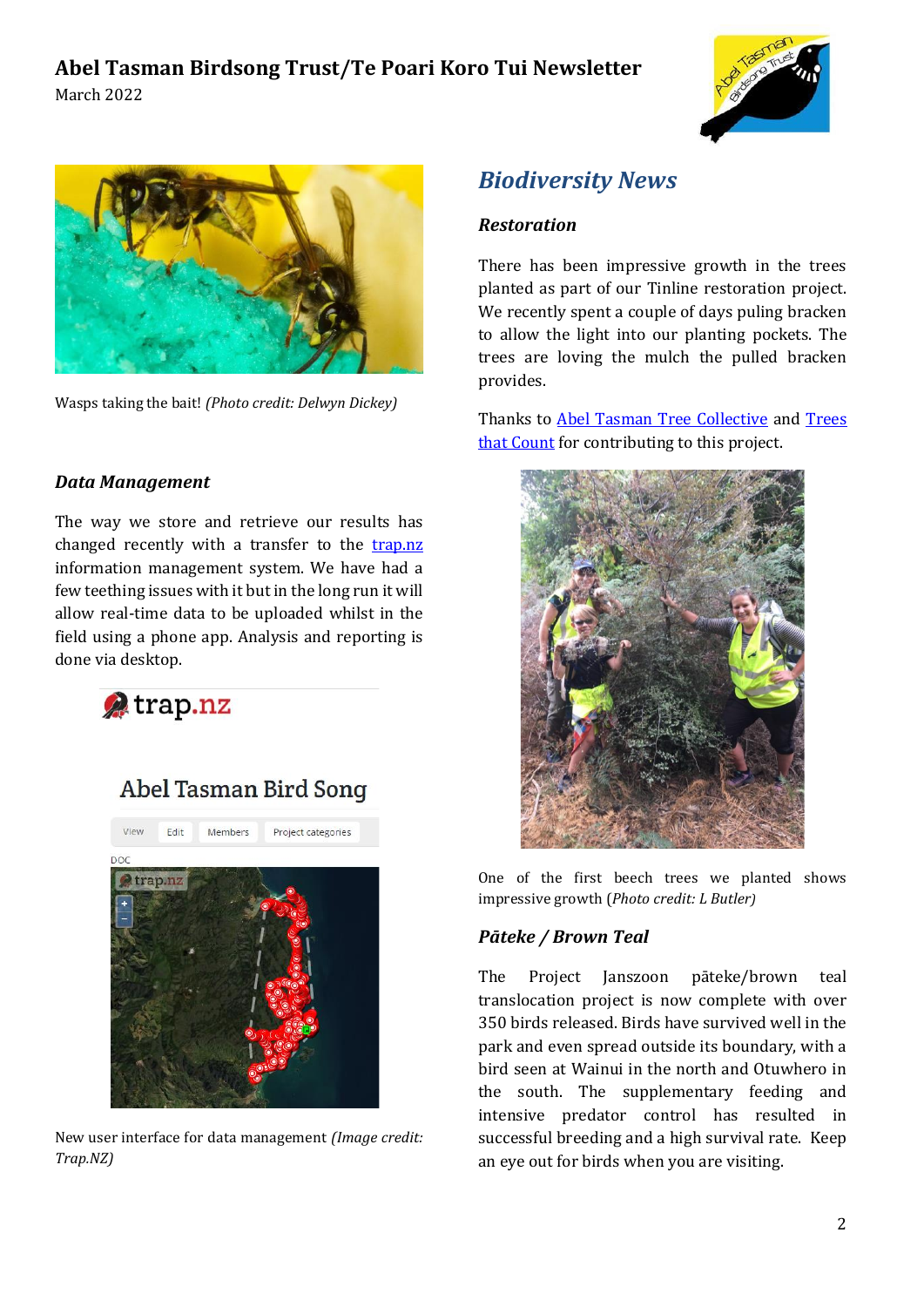# **Abel Tasman Birdsong Trust/Te Poari Koro Tui Newsletter**





#### *Toutouwai / South Island Robin*

An inquisitive Toutouwai / South Island Robin was recently photographed in the Moncrieff Scenic Reserve around our Observation Stream A24 trapline. This is the first time in years that they have been reported in this part of the Park. Our intensive rat trapping will certainly be helping with survival, and we hope it will stick around this coastal area for visitors to experience!



A friendly Toutouwai helping to check an A24 *(Photo credit: B Kitson)*

#### *Kākā*

There has been successful kākā breeding this season with eight chicks fledged from three nests. Females were fitted with transmitters to locate the nests which were all in hollow tree trunks. The nests were protected with additional traps and monitored with cameras. Check out this [video](https://www.facebook.com/ProjectJanszoon/videos/695155708565004) of a hard-working mother kākā on a nest!



Kākā have had a successful breeding season *(Photo credit: R Bollongino)*

#### *Whio / Blue Duck*

Ten juvenile whio were recently released at two sites deep in the interior of the park. These birds are helping to boost the remnant whio population. A wild bird immediately joined the released birds on the water at one site. We hope they will pair up and hold a territory together.

In January, during an annual river survey, one of the [females released in 2018](https://www.stuff.co.nz/environment/127494708/first-wildborn-whio-ducklings-spotted-in-abel-tasman?cid=app-iPhone&fbclid=IwAR3wyKnDel3iFlSBmOPIcrG11WcLIwe-s2uH3EGfrNQ-M1gqS04ihkPF-ck) was seen with some ducklings. This is a great indication that the project is set to succeed!



Whio in the Abel Tasman *(Photo credit: R Bollongino)*

#### *Wilding Pine Control*

Wilding pine management in the park has recently been transferred to DOC.

In 2010 ATBT recognised that wilding pines have no place in the park, and we set about eradicating them. In the preceding years we partnered with DOC and Project Janszoon to get the initial control of the coning trees completed. Now in the maintenance phase, the project has been signed over to DOC as part of Project Janszoon's ['Tomorrow Accord'](https://www.janszoon.org/assets/documents/docs_project-janszoon-tomorrow_accord.pdf) process. This will ensure invasive conifers do not re-establish in the park. We're proud to have been part of this long-term project.